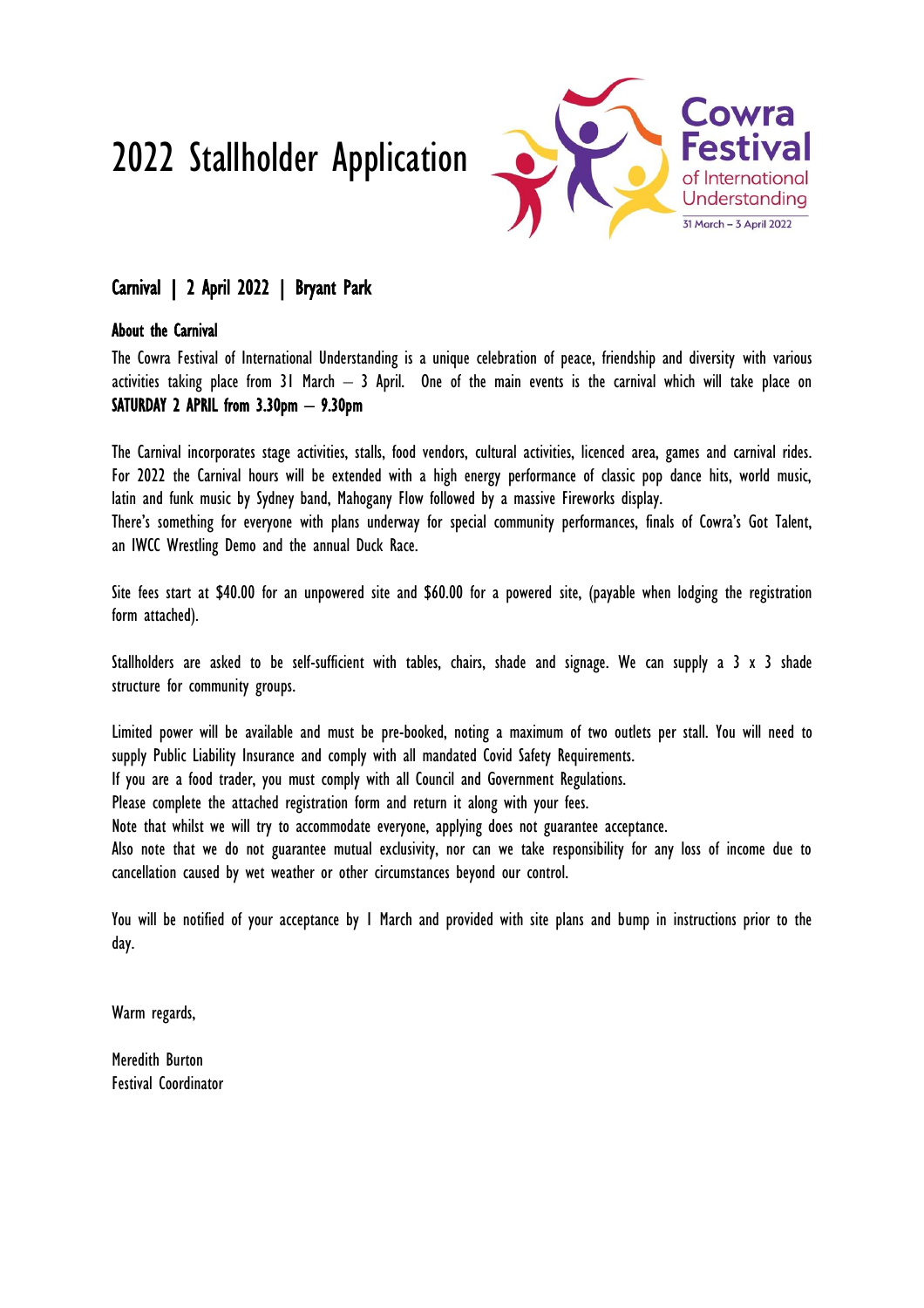## 2022 Stallholder Application



| Name of Individual / Organisation / Group                                                                                                           |                                                                                                                                                                             |                                                                                                                                                                                         |  |
|-----------------------------------------------------------------------------------------------------------------------------------------------------|-----------------------------------------------------------------------------------------------------------------------------------------------------------------------------|-----------------------------------------------------------------------------------------------------------------------------------------------------------------------------------------|--|
| <b>Contact Person</b>                                                                                                                               |                                                                                                                                                                             |                                                                                                                                                                                         |  |
| <b>Address</b>                                                                                                                                      |                                                                                                                                                                             |                                                                                                                                                                                         |  |
| <b>Contact details</b>                                                                                                                              | <b>Mobile</b>                                                                                                                                                               | Email                                                                                                                                                                                   |  |
| <b>Description of Stall</b><br>Please provide details of your stall' type of food or product.<br>E.g. BBQ, gourmet produce, display, jewellery etc. |                                                                                                                                                                             |                                                                                                                                                                                         |  |
|                                                                                                                                                     |                                                                                                                                                                             | Please tick site required:                                                                                                                                                              |  |
| <b>Site Dimensions</b>                                                                                                                              |                                                                                                                                                                             | \$40 Single Unpowered                                                                                                                                                                   |  |
| A standard stall site is 3m x 3m                                                                                                                    |                                                                                                                                                                             | \$60 Single Powered                                                                                                                                                                     |  |
| Double sites are 6m x 3m.                                                                                                                           |                                                                                                                                                                             | \$80 Double 6 x 3m Unpowered                                                                                                                                                            |  |
|                                                                                                                                                     |                                                                                                                                                                             | \$120 Double 6 x 3m Powered                                                                                                                                                             |  |
| <b>Structure</b>                                                                                                                                    | Please describe details of your stall or structure. Note that all<br>structures must be weighted, not pegged.<br>We can supply a $3 \times 3$ push up structure if required | Marquee or push up tent<br>Van / Caravan - Dimensions<br>I need a 3 x 3 structure supplied                                                                                              |  |
| <b>Powered Sites</b><br>two outlets and no power boards                                                                                             | There is limited power available to stallholders - maximum                                                                                                                  | Please list each item of equipment (eg. Urn, slow cooker) and specify<br>rated amps or rated watts (eg 10 amp, 15 amp, 2400 watts) for each<br>item you intend plugging in at the site: |  |

*Please note: This form is an expression of interest only and acceptance as a stallholder will be at the discretion of the Festival Organisers.*

*Please read the conditions overleaf, sign and return this along with your stallholder fee and insurance.*

*Please complete this form and return by February 18 2022*